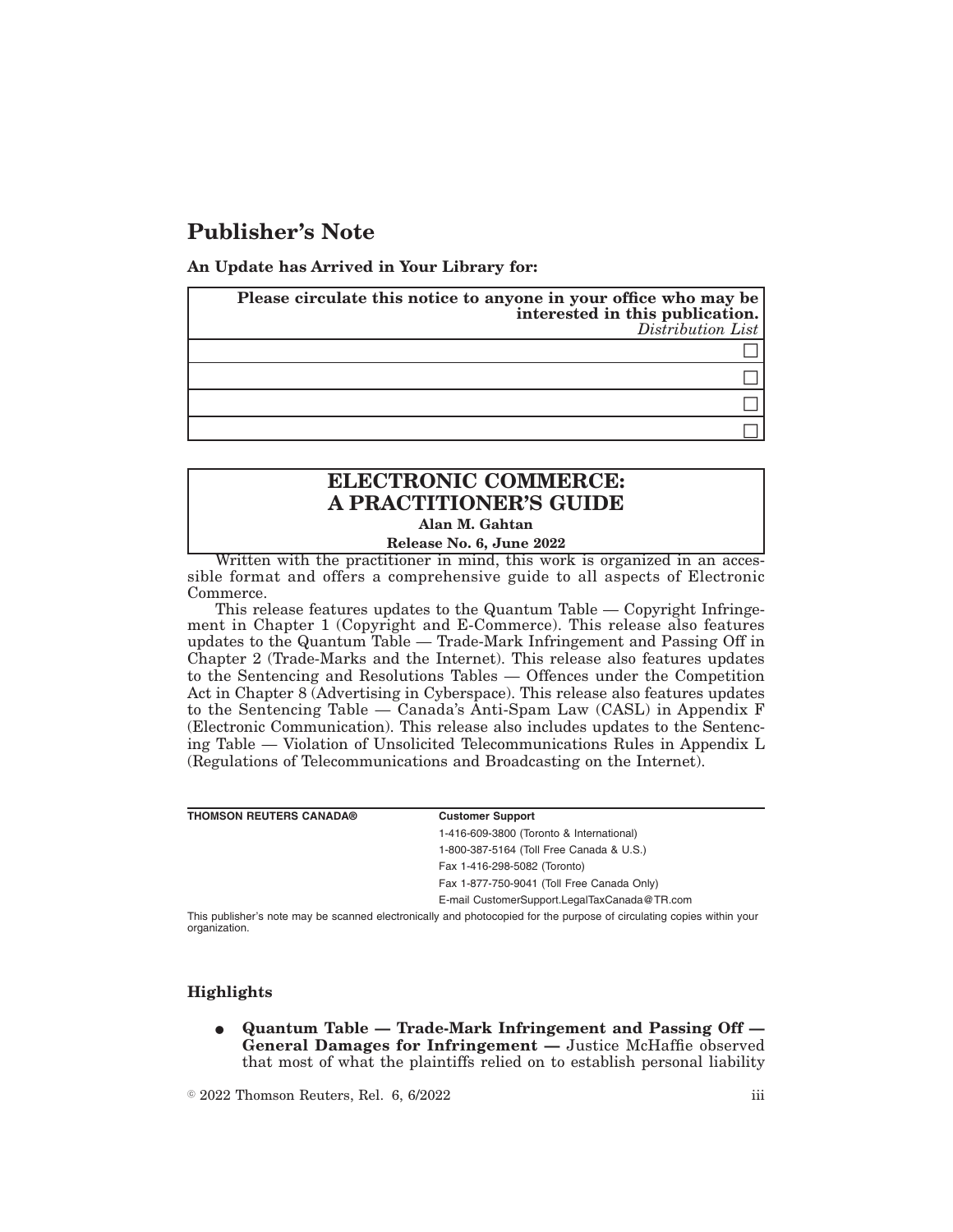was simply the fact that as owner, director, and officer, Racioppo was responsible for the business and inextricably linked to its success. However, merely being the directing mind of a company is not sufficient to establish personal liability. While Racioppo incorporated Hostess Bread to sell bread under the HOSTESS trademark, there was no evidence that it was incorporated to avoid personal liability for infringement or other tortious conduct. In Justice McHaffie's view, the plaintiffs had not established that Racioppo's conduct met the Mentmore standard. While Racioppo made the decision to sell HOSTESS bread, simply being the person who made the decision that a company would undertake acts that infringe is not enough to create personal liability. While Racioppo may have been misguided, he believed the companies were entitled to sell HOSTESS branded bread in light of the absence of bread from Vachon Bakery's registrations. The defendants' sales of bread products were in the range of \$70,000. Racioppo gave evidence of various costs associated with those sales, and of overall losses of Natural Stuff and Hostess Bread, but the plaintiffs did not seek an accounting of profits. Nor had the plaintiffs attempted to show any actual damages in the form of lost sales arising from the defendants' sales. Rather, they sought nominal damages for loss of goodwill arising from the defendants' conduct. The plaintiffs requested damages in the amount of \$10,000 on that basis. The defendants accepted that this amount was not unreasonable, although they argued that the defendants' profits were closer to \$5,000. Justice McHaffie was satisfied that \$10,000 was a reasonable amount given the sales at issue, the nature of the infringement, and the potential impact on the plaintiffs' goodwill: *Boulangerie Vachon Inc. v. Racioppo*, 2021 CarswellNat 1106, 2021 FC 308, 2021 CF 308, 184 C.P.R. (4th) 183, 334 A.C.W.S. (3d) 171, EYB 2021-391420 (F.C.).

E **Remedies Table — Violation of Unsolicited Telecommunications Rules —** The Commission noted that the purpose of any penalty is to promote compliance with the Rules and not to punish. The amount of the penalty must therefore reflect the nature of the non-compliance, and must serve as both a deterrent to future non-compliance and an incentive to comply with the Rules. For this reason, penalties must not be set so low as to make it financially advantageous for a telemarketer or a client of a telemarketer to pay the penalty as a cost of doing business. The Commission considered that Smart Choice gained a financial benefit from its non-compliance with the Rules by avoiding the costs associated with the subscriptions it was required to purchase prior to making telemarketing calls. Those costs, for the 13-month period covered by the notice of violation would have been \$9,396 (or \$447.43 per violation). In light of the fact that this was the second notice of violation issued to the company in seven years, the Commission concluded that imposing a higher penalty per violation than that imposed in Compliance and Enforcement Decision 2014-92, where the penalty was \$1,000 per violation, would serve as an appropriate disincentive in the circumstances of this case. The Commission concluded that a penalty of \$2,000 per violation, for a total penalty of \$42,000, would place the penalty in excess of the cost of doing business, without making the amount so large as to prevent Smart Choice from using telemarketing strategies in a manner that complied with the Rules: *2260948 Ontario Inc., Re*, 2021 CarswellNat 5636, 2021 CarswellNat 5637 (C.R.T.C.).

## **ProView Developments**